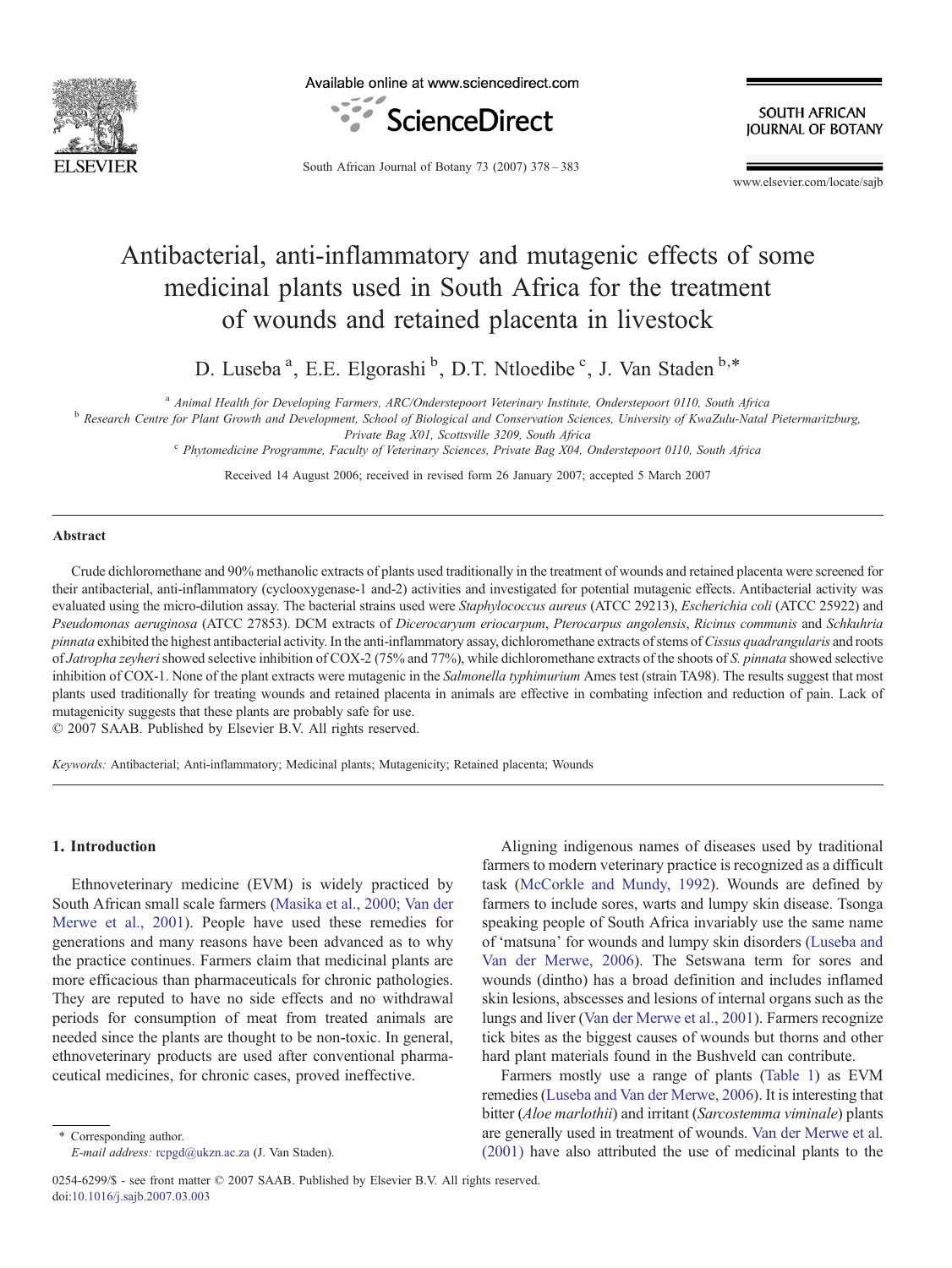<span id="page-1-0"></span>Table 1

Plants and parts administrated for treatment of wounds and retained placenta in animals in South Africa

| Family and botanical name                                                 | Common names                                               | Indication                                           | Plant part used | Application                                                                                                                                                                                     |
|---------------------------------------------------------------------------|------------------------------------------------------------|------------------------------------------------------|-----------------|-------------------------------------------------------------------------------------------------------------------------------------------------------------------------------------------------|
| Araliaceae Cussonia spicata<br>Thunb. Dvd Merwe 63                        | Musenje: Tsonga;<br>Musenzhe: Venda                        | Retained placenta                                    | <b>Bark</b>     | The bark is crushed and mixed with water                                                                                                                                                        |
| Asclepiadaceae Sarcostemma<br>viminale R. (Br.) Dluseba<br>11/12/02       | Neta: Tsonga; Mutungu: Wound<br>Venda                      |                                                      | Aerial part     | Crushed and applied directly on the wound.<br>Very effective against maggots                                                                                                                    |
| Asphodelaceae Aloe marlothii<br>Berger subsp. marlothii<br>Kaalplaas 032  | Mhangani: Tsonga;<br>Tshikopa: Venda;<br>Mokgopa: Setswana | <b>NCD</b>                                           | Leaves          | Leaves are crushed and the juice is<br>applied on sores                                                                                                                                         |
| Asteraceae Schkuhria pinnata<br>(Lam.) Dvd Merwe 61                       | Santhloko lefero:<br>Setswana;                             | Eye infections<br>Pneumonia, diarrhoea<br>Heartwater | Aerial parts    | The shoots are crushed and mixed with<br>water for dosing the animal for systemic<br>ailments or applied directly on the eye                                                                    |
| Euphorbiaceae Jatropha zeyheri<br>Sond. Dluseba 10/11/02                  | Xidomeja/Mudomeja:<br>Tsonga; mafuredonga:<br>Venda        | General ailments;<br>Wounds                          | Roots           | Together with <i>P. angolensis</i> , the most<br>used plant. Fresh or dry roots are ground,<br>soaked in water and dosed to animals                                                             |
| Euphorbiaceae Ricinus communis<br>Linn. Dvd Merwe 29/01/02                | Mokhura: Setswana                                          | Wounds and sores                                     | Leaves          | Leaves are made into poultices and are<br>widely applied to wounds, sores and boils                                                                                                             |
| Fabaceae Pterocarpus angolensis<br>DC. Dluseba 10/12/02                   | Vhangazi/Murhotso:<br>Tsonga                               | General illness.<br>thriftiness,                     | <b>Bark</b>     | The bark is chopped, soaked in cold water,<br>dosed once only with bottle or horn (approximately<br>750 ml) after the water has changed to a<br>reddish colour or it is boiled for 30 to 60 min |
| Pedaliaceae Dicerocarvum<br>eriocarpum (Decne.) Abels<br>Dvd Merwe 101    | Dinda/Dindza:<br>Tsonga;                                   | Dystocia, Retained<br>placenta                       | Shoots          | The shoots are crushed and mixed with<br>water. It is applied topically as a lubricant<br>during difficult calving and given orally<br>(5 l) for retained placenta                              |
| Rhamnaceae Ziziphus mucronata<br>Willd. subsp. Mucronata<br>Dvd Merwe 100 | Mutshetshete: Venda;<br>Mokgalo: Setswana                  | Wounds and sores                                     | Roots           | Decoctions of roots are applied externally to boils,<br>sores and glandular swelling                                                                                                            |
| Vitaceae Cissus quandrangularis<br>$(Linn)$ Dluseba $10/12/02$            | Nyangala: Tsonga                                           | Wounds; lactophore                                   | Shoots          | The shoots are crushed and applied<br>directly on wounds                                                                                                                                        |

Source: [\(Van der Merwe et al., 2001; Luseba and Van der Merwe, 2006](#page-5-0)).

doctrine of 'signature', for example the use of Pterocarpus angolensis probably for its red colour, and Dicerocaryum eriocarpum which is soapy for a retained placenta.

Most EVM studies so far focused on capturing traditional knowledge and evaluating EVM remedies by empiric methods such as the veterinary consistency as stipulated by [Kansonia and](#page-5-0) [Ansay \(1997\)](#page-5-0) which relies on anecdotes provided by farmers. Otherwise, the scientific rationale behind the use of these remedies has been deducted in some cases from research in human traditional medicine. There is need for specific studies on animal pathologies and diseases. This study is a first attempt to evaluate the biological activities of the ten most used plants in North-West and Limpopo Provinces of South Africa as EVM remedies in treatment of wounds and retained placenta.

# 2. Materials and methods

# 2.1. Data collection

Rapid rural appraisal methods were used to collect the information on plants used in the treatment of wounds and retained placenta [\(Beebe, 1995\)](#page-4-0) in two provinces of South Africa (Limpopo and North-West). Farmers were interviewed in groups using open-ended questions at the dipping tanks or individually thereafter. Information was also gathered from previous work done in Madikwe Reserve, North-West Province, South Africa ([Van der Merwe et al., 2001\)](#page-5-0). The veterinary consistency ([Kansonia and Ansay, 1997](#page-5-0)) was used for empiric validation of the information. Plants were collected under guidance of farmers and only when the same plant was designated by at least two individuals for the same pathology was the information judged acceptable. Voucher specimens were submitted to the South African National Biodiversity Institute for identification and thereafter kept in the Herbarium at Onderstepoort Veterinary Institute. Table 1 lists the plants used in the treatment of wounds and retained placenta.

## 2.2. Plant processing and extraction

Plant materials (leaves, stems, bark or entire plant) were dried in the shade at room temperature before grinding to fine powders using a Buchi mixer (Labotec®). Approximately 5 g of ground material was extracted by sonication with dichloromethane (DCM) and 90% methanol (10 ml/g) (MeOH) respectively for 1 h. The extractants were filtered using Whatman No. 1 filter paper. All extracts were dried under reduced pressure at 40 °C.

## 2.3. Antibacterial activity

Antibacterial screening was carried out using the microplate method for minimum inhibitory concentration (MIC) determination [\(Eloff, 1998](#page-4-0)). Two milliliters of cultures of three bacterial strains: Staphylococcus aureus (ATCC 29213), Escherichia coli (ATCC 25922) and Pseudomonas aeruginosa (ATCC 27853)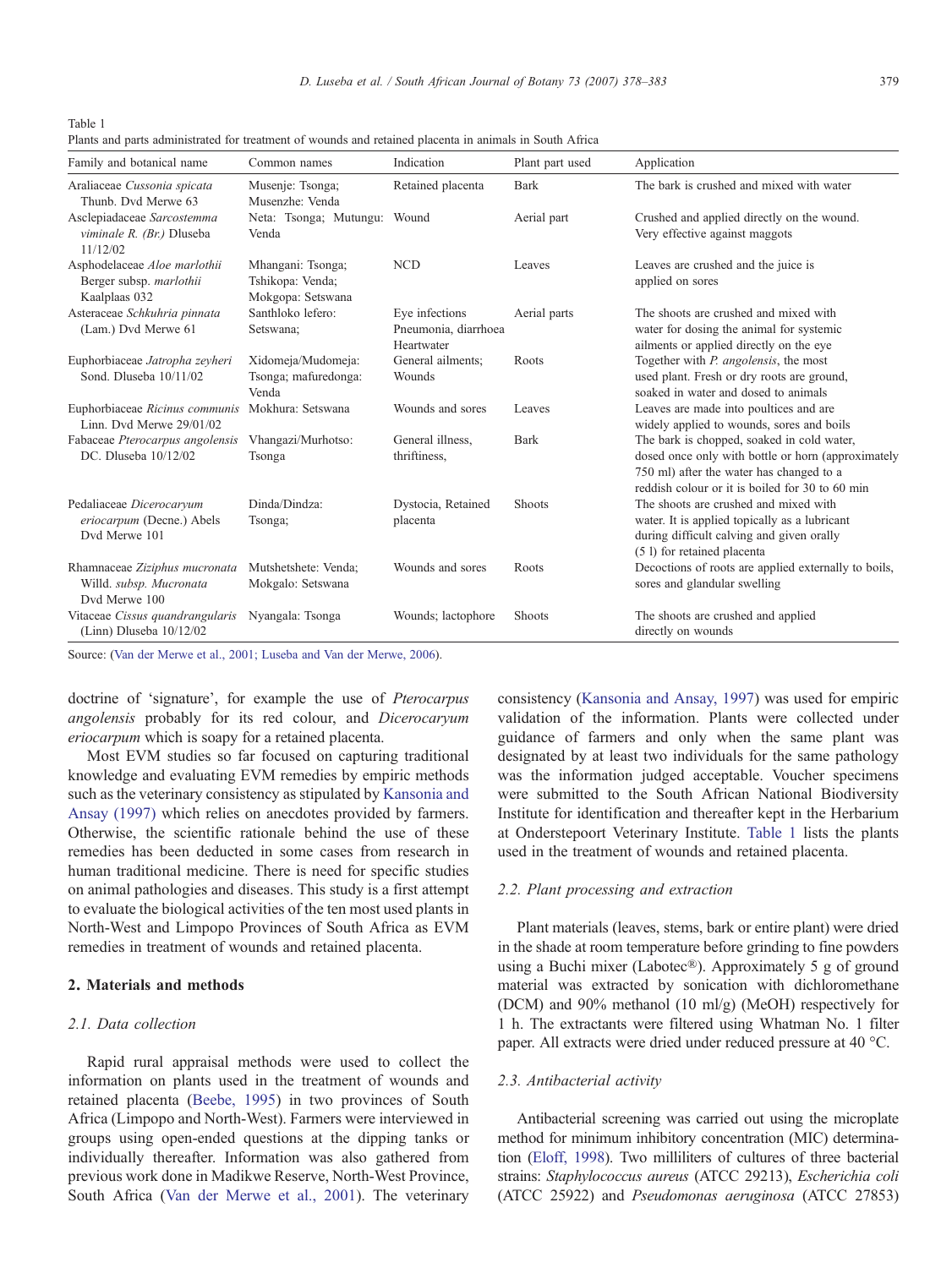were prepared and placed in a water bath overnight at 37 °C. The overnight cultures were diluted with sterile MH broth (1 ml bacteria/50 ml MH). The DCM and MeOH extract residues were redissolved in acetone to a final concentration of 20 mg/ml. For each of the three bacteria used, 100 μl of each of the plant extracts tested was two-fold serially diluted with 100 μl sterile distilled water in a sterile 96-well micro-plate. A similar two-fold serial dilution of neomycin (Sigma) (0.1 mg/ml) was used as a positive control against each bacterium. One hundred microliters of each bacterial culture was added to each well. The plates (two replicates and two repeats) were covered and incubated overnight at 37 °C. To indicate bacterial growth, 50 μl of 0.2 mg/ml p-iodonitrotetrazolium violet (INT) (Sigma Chemical Company, St Louis, MO) was added to each well and the plates incubated at 37 °C for 30 min. Bacterial growth inhibition was indicated by a reduction in the red colour whereas clear wells indicated a lethal effect.

#### 2.4. Anti-inflammatory activity

Anti-inflammatory activity was determined using the cyclooxygenase-1 and 2 assays as described by [Zschocke and](#page-5-0) [Van Staden \(2000\).](#page-5-0) The COX-1 (isolated from ram seminal vesicles) and COX-2 (human recombinant) (Sigma-Aldrich) enzymes were activated with co-factor solution and preincubated on ice for 5 min. Sixty microliters of this enzyme/ co-factor solution was added to 20 μl of test solution (2.5 μl of the compound ethanolic solutions + 17.5  $\mu$ l water) and preincubated for 5 min at room temperature. Twenty microliters of  $[1 - {^{14}C}]$ arachidonic acid was added to the tested samples and incubated at 37 °C for 10 min. After incubation, the reaction was terminated by adding 10 μl 2 N HCl. Four controls were run. Two were background in which the enzyme was inactivated with HCl before the addition of  $[1 - {}^{14}C]$ arachidonic acid, and two were solvent blanks. Indomethacin was included as a standard. Percentage inhibition of the tested compound was calculated by comparing the amount of radioactivity present in the sample to that in the blank solvent.

#### 2.5. Mutagenicity test

Mutagenicity was tested using the Salmonella microsome assay based on the plate-incorporation procedure with Salmonella typhimurium tester strain TA98. The assay was performed according to [Maron and Ames \(1983\).](#page-5-0) Stock (100 μl) bacteria in 20 ml Oxoid nutrient broth No. 2 were incubated for 16 h at 37 °C. The bacterial cultures (100 μl) were added to 100 μl of plant extract in 500 μl phosphate buffer and 2 ml of agar containing biotin–histidine (0.5 mM). The mixture was poured on a minimal agar plate and incubated at 37 °C for 48 h. Samples were tested in triplicate with two replicates. Three dilutions (50, 500, 5000 μg) were used per sample. 4-Nitoquinoline-N-oxide (4NQO) was used as a positive control.

## 3. Results and discussion

Wounds of several months duration with deep structure alterations are most frequently polymicrobial, involving numerous microorganisms that are potentially pathogenic [\(Bowler et al.,](#page-4-0) [2001](#page-4-0)). This might be the case in EVM because farmers, most frequently, treat old wounds. The results of the general screening for antibacterial activity (MIC values) as shown in Table 2 suggest that five plants are effective in treatment of wounds because they are effective against at least S. aureus and E. coli. S. aureus and coagulase-negative staphylococci are the predominant organisms isolated from different types of wounds [\(Howell-Jones et al.,](#page-4-0) [2005](#page-4-0)). The most effective plants were Cissus quandrangularis, J. zeyheri, P. angolensis, R. communis and S. pinnata. Of the 20 plant extracts screened, nine (6 DCM and 3 MeOH) showed activity against S. aureus while seven inhibited E. coli growth. None of the plant extracts was effective against P. aeruginosa. The results for anti-inflammatory activity of the different plant extracts are given in [Table 3.](#page-3-0) DCM extracts of C. quandrangularis, P. angolensis and S. pinnata showed high inhibitory activity against COX-1  $(>60\%)$ . On the other hand, extracts of C. quandrangularis (DCM and 90% MeOH), MeOH extracts of D. eriocarpum, DCM extracts of J. zeyheri and P. angolensis showed high inhibitory activity against  $COX-2$  ( $>70\%$ ). COX-1 is the constitutive form which has a clear physiological function whereas COX-2 is induced by mediatory inflammation ([Botting,](#page-4-0) [2006](#page-4-0)). However, it is worth mentioning that prolonged use of plant extracts that showed selectivity to either COX enzymes may have detrimental effects. Prolonged use of COX-1 selective inhibitors causes severe damage to the gastrointestinal tract [\(Méric et al.,](#page-5-0) [2006](#page-5-0)), while COX-2 selective inhibitors which cause less or no gastrointestinal damage result in cardiovascular adverse effects ([Modica et al., 2005\)](#page-5-0).

The validation of the use of plants in traditional medicine based on the results with organic solvents might be considered irrelevant because traditionally, water instead is used as a solvent for most of the preparations [\(Elgorashi and Van Staden, 2004\)](#page-4-0). However, in the case of wound treatment in livestock, this dilution factor could be considered insignificant because the whole plant material is processed and applied as such locally giving the opportunity for the substances to be released. It is also not known what changes occur when the mixtures, given orally, are digested by the animal in

Table 2

Antibacterial activity (MIC) of plant extracts (mg/ml) used in South African ethnoveterinary medicine as determined using the micro-dilution assay

| Plant species      | Part tested   | DCM extracts |         |      | 90% MeOH extracts |         |               |
|--------------------|---------------|--------------|---------|------|-------------------|---------|---------------|
|                    |               | S.a.         | E.c.    | P.a. | S.a               | E.c.    | P.a.          |
| A. marlothii       | Leaves        | $0.31*$      | 1.25    | 1.25 | 1.25              | 1.25    | 1.25          |
| C. spicata         | Bark          | 1.25         | 1.25    | 1.25 | 1.25              | 1.25    | 1.25          |
| C. quandrangularis | <b>Stem</b>   | $0.63*$      | 2.5     | 2.5  | $0.31*$           | 1.25    | 2.5           |
| D. eriocarpum      | <b>Shoots</b> | $0.63*$      | 2.5     | 2.5  | $0.31*$           | 1.25    | 1.25          |
| J. zeyheri         | Root          | $0.63*$      | 1.25    | 2.5  | 2.5               | $0.63*$ | $2.5^{\circ}$ |
| P. angolensis      | Bark          | $0.31*$      | $0.63*$ | 2.5  | 2.5               | $0.63*$ | $2.5^{\circ}$ |
| R. communis        | Leaves/Stem   | $0.16*$      | $0.24*$ | 1.25 | 1 25              | $0.4*$  | 0.78          |
| S. pinnata         | <b>Shoots</b> | $0.31*$      | $0.63*$ | 1.25 | $0.31*$           | $0.31*$ | 1.25          |
| S. viminale        | <b>Stem</b>   | 1.25         | 1.25    | 1.25 | 1.25              | 1.25    | 1.25          |
| Z. mucronata       | Bark          | 2.5          | 2.5     | 2.5  | 2.5               | 2.5     | 1.25          |

S.a.=Staphylococcus aureus; E.c. =Escherichia coli; P.a. =Pseudomonas aer $u\text{g}inosa$ . Values with astersisks  $(*)$  are considered as active. The MIC values (μg/ml) for Neomycin® (positive control) were: E. coli=2.44; P. aeruginosa= 0.78; S. aureus= 0.305.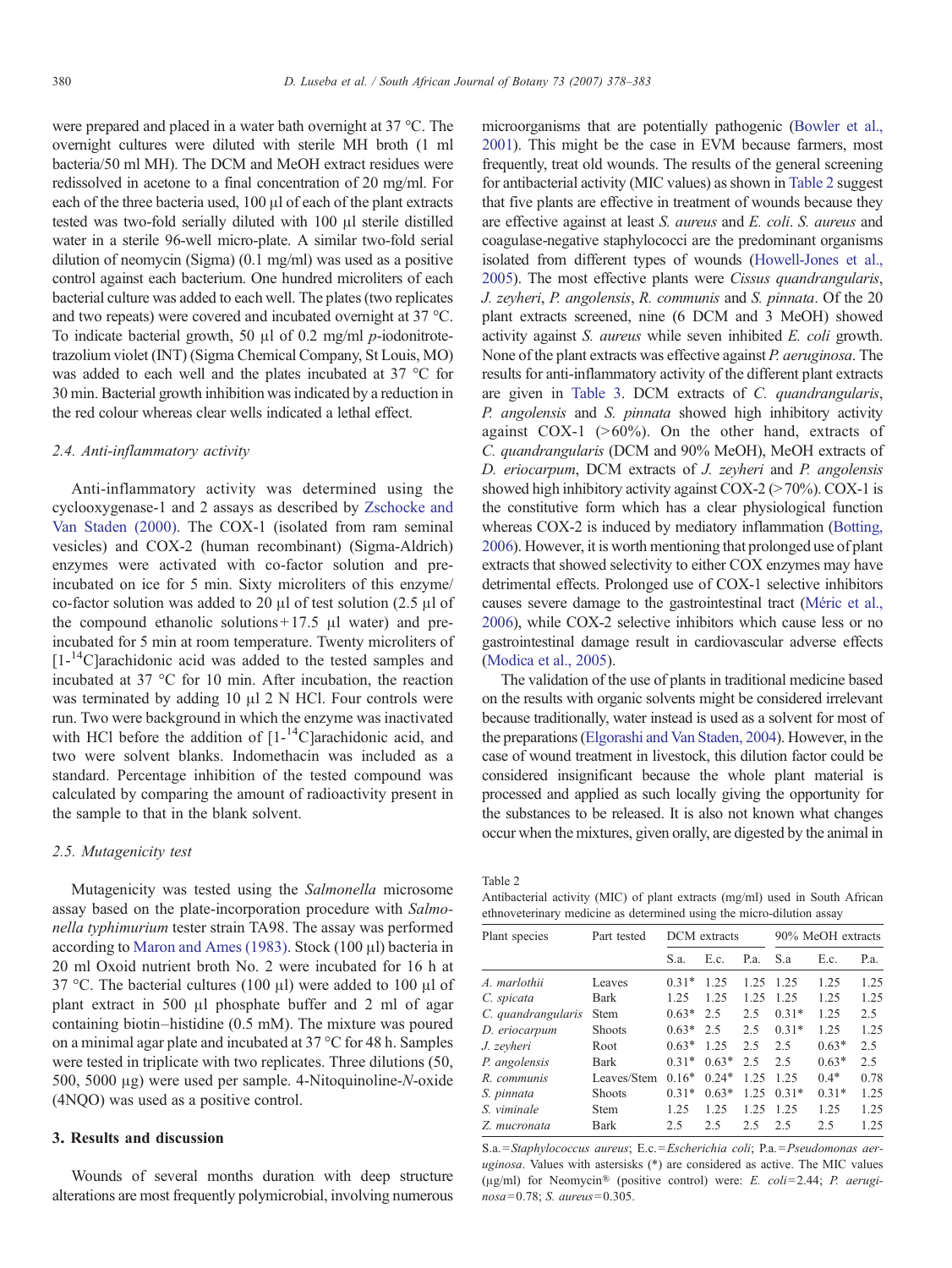<span id="page-3-0"></span>Table 3

| Inhibition (%) of prostaglandin synthesis by extracts (250 $\mu$ g/ml) obtained from plants used in South African ethnoveterinary medicine as determined by the |  |  |  |
|-----------------------------------------------------------------------------------------------------------------------------------------------------------------|--|--|--|
| cyclooxygenase (COX-1 and -2) assays                                                                                                                            |  |  |  |

| Plant species     | Part used     | $COX-1$          |                | $COX-2$          |                 |  |
|-------------------|---------------|------------------|----------------|------------------|-----------------|--|
|                   |               | <b>DCM</b>       | Methanol       | <b>DCM</b>       | Methanol        |  |
| A. marlothii      | Leaves        | $42.3 \pm 2.5$   | $21.8 \pm 0.9$ | $8.3 \pm 2.5$    | $\Omega$        |  |
| C. spicata        | Root          | $35.2 \pm 5.3$   | $28.4 \pm 5.7$ | $2.1 \pm 1.2$    | $19.2 \pm 4.3$  |  |
| C. quandrangulata | <b>Stem</b>   | $62.3 \pm 1.5$   | $23 \pm 5.8$   | $75.8 \pm 4.1*$  | $70.3 \pm 3.9*$ |  |
| D. eriocarpum     | <b>Shoots</b> | $35.5 \pm 0.4$   | $33.5 \pm 5.5$ | $16.7 \pm 2.5$   | $77 \pm 3.2*$   |  |
| J. zeyheri        | Root          | $43.0 \pm 5.3$   | $17.3 \pm 0.8$ | $77 \pm 2.8*$    | $25 \pm 1.4$    |  |
| P. angolensis     | <b>Bark</b>   | $87.5 \pm 2.3*$  | $59.3 \pm 0.6$ | $83 \pm 1.4*$    | $19.5 \pm 2.1$  |  |
| R. communis       | Leaves/Stem   | $36.1 \pm 5.9$   | $36.2 \pm 1.7$ | $14.7 \pm 0.7$   | $9.1 \pm 2.4$   |  |
| S. pinnata        | <b>Shoots</b> | $93.4 \pm 4.5^*$ | $9.8 \pm 2.8$  | $54.7 \pm 2.5^*$ | $\Omega$        |  |
| S. viminale       | <b>Stem</b>   | $44.7 \pm 5.7$   | $31.3 \pm 4.2$ | $18.7 \pm 1.1$   | $25.5 \pm 5.6$  |  |
| Z. mucronata      | Bark          | $43.1 \pm 0.8$   | $68.5 \pm 7.8$ | $44.5 \pm 4.1$   | $66.2 \pm 4.6*$ |  |

Values with asterisks (\*) are considered as active. The percentage prostaglandin synthesis inhibition by indomethacin® (positive control) in COX-1 was 71.8–79.8% and in COX-2 54–70%.

treatment of retained placenta. We suspect that the active ingredients are then released and the materials become effective. Some plants have obvious properties that are expected to stimulate healing or combat infections. For instance, C. quandrangularis has a high content of vitamin C, carotene A, calcium and anabolic steroidal substances [\(Deka et al., 1994; Demling, 2000\)](#page-4-0). J. zeyheri is one of the most used and stored plants by the Tsonga speaking people [\(Luseba and Van der Merwe, 2006](#page-5-0)). It contains a diterpenoid that showed antibacterial activity against Streptococcus pyogenes and some fungi ([Dekker et al., 1987\)](#page-4-0). P. angolensis compares well with *J. zeyheri* in Tsonga Traditional Medicine with regard to frequency of use. P. angolensis is well known for its tannin content. This may explain its antibacterial activity. S. *pinnata* was shown to exhibit good antibacterial activity on many other bacteria including Cornebacterium, Diphthericeae, Neisseria, Streptococcus and Streptobacillus spp. ([Hussein and Deeni, 1991](#page-4-0)). R. communis proved to be the most potent plant with the best MIC values. Leaves, roots and seed oil of this plant have been studied extensively and compounds isolated comprise tannins, flavonoids and indole-3-acetic acid. Flavonoids are reported to have antiinflammatory activity ([Ilavarasan et al., 2006\)](#page-5-0). This explains why [Duke \(1983\)](#page-4-0) reported its indication in more than 80 ailments of which the majority are of an inflammatory nature. Water extracts were not evaluated because from our experience, their antibacterial activities are most of the time not detectable. For instance, 23 out 27 water plant extracts were not active for plant used for medicinal purposes (infections) ([Rabe and Van Staden, 1997\)](#page-5-0).

The concept of inflammation might not be distinct from that of infection among local farmers. It was shown that farmers do not use different plants for different degrees of inflammation or stages of infection [\(Van der Merwe et al., 2001](#page-5-0)). Surprisingly, in this study, the same plants showed simultaneously good antibacterial and anti-inflammatory activities. As is the case for antibacterial activity, the anti-inflammatory activity of some plant extracts can be explained by the chemical constituents of the plant. For instance, for S. pinnata, this can be attributed to procyanidin. Procyanidin has an antioxidant effect and has been used in inflammatory diseases and wound healing ([Grim et al.,](#page-4-0) [2004](#page-4-0)). The peroxynitrite scavenging properties of procyanidins condense tannin oligomers and can protect endothelial cells from damage ([Stoclet et al., 2004\)](#page-5-0). The anabolic steroids found in C. quandrangularis might also improve the healing process indirectly. They are thought to counteract the catabolic effects of some substances on wound healing ([Ovington, 1998](#page-5-0)). The

Table 4 Number of His<sup>+</sup> revertants in *Salmonella typhimurium* strain TA98 produced by crude plant extracts

| Plant species     | Plant part   | Number of colonies           |                |                |                                    |                |                |  |
|-------------------|--------------|------------------------------|----------------|----------------|------------------------------------|----------------|----------------|--|
|                   |              | $DCM$ extracts ( $\mu$ g/ml) |                |                | 90% Methanol extracts $(\mu g/ml)$ |                |                |  |
|                   |              | 5000                         | 500            | 50             | 5000                               | 500            | 50             |  |
| A. marlothii      | Leaves       | $24 \pm 2.1$                 | $23.6 \pm 3.1$ | $32.3 \pm 6.1$ | $29.6 \pm 1.2$                     | $36.3 \pm 3.7$ | $37 \pm 1.7$   |  |
| C. spicata        | Root         | $31.3 \pm 3.2$               | $32 \pm 5.3$   | $31.3 \pm 6.4$ | $36.3 \pm 4.9$                     | $37 \pm 3.6$   | $23 \pm 1.4$   |  |
| C. quandrangulata | Stem         | $23.3 \pm 7.3$               | $27.0 \pm 4.3$ | $24.0 \pm 7.0$ | $30.6 \pm 2.5$                     | $28.3 \pm 4.5$ | $36.3 \pm 3.5$ |  |
| D. eriocarpum     | Whole plant  | $48 \pm 3$                   | $29.3 \pm 5.7$ | $35 \pm 5.3$   | $36.3 \pm 6.4$                     | $26.6 \pm 2.8$ | $27.6 \pm 4.7$ |  |
| P. mixta          | Stem         | $38.3 \pm 6.6$               | $31.3 \pm 2.3$ | $33 \pm 1.4$   | $30.3 \pm 3.2$                     | $29 \pm 6.9$   | $27 \pm 3$     |  |
| J. zeyheri        | Root         | $24 \pm 1.7$                 | $25.6 \pm 1.2$ | $28.6 \pm 2.1$ | $25 \pm 3$                         | $28 \pm 5$     | $26.6 \pm 2.1$ |  |
| P. angolensis     | <b>Bark</b>  | $20 \pm 7.8$                 | $25.3 \pm 3.2$ | $27.3 \pm 4.5$ | $22.3 \pm 2.5$                     | $25.6 \pm 4.0$ | $24 \pm 3.6$   |  |
| R. communis       | Leaves/Stem  | $33 \pm 7$                   | $38.6 \pm 3.7$ | $35 \pm 2$     | $35.6 \pm 6.8$                     | $36.1 \pm 1.4$ | $38.3 \pm 2.1$ |  |
| S. pinnata        | Aerial parts | $38.5 \pm 7.7$               | $33 \pm 4.3$   | $32 \pm 5.3$   | $32 \pm 1$                         | $32 \pm 3$     | $30 \pm 5$     |  |
| S. birrea         | <b>Bark</b>  | $27.5 \pm 3.5$               | $31.6 \pm 7.7$ | $30.0 \pm 2.1$ | $34.6 \pm 7.5$                     | $33.6 \pm 2.8$ | $32 \pm 2.1$   |  |
| S. viminale       | <b>Stem</b>  | $30.3 \pm 0.7$               | $30.3 \pm 1.4$ | $32 \pm 3.6$   | $34.6 \pm 6.4$                     | $28 \pm 6$     | $28.3 \pm 2.3$ |  |
| Z. mucronata      | <b>Bark</b>  | $27.5 \pm 2.1$               | $37.6 \pm 2.8$ | $33.6 \pm 2.3$ | $32.3 \pm 4.9$                     | $37.6 \pm 1.2$ | $37.6 \pm 6$   |  |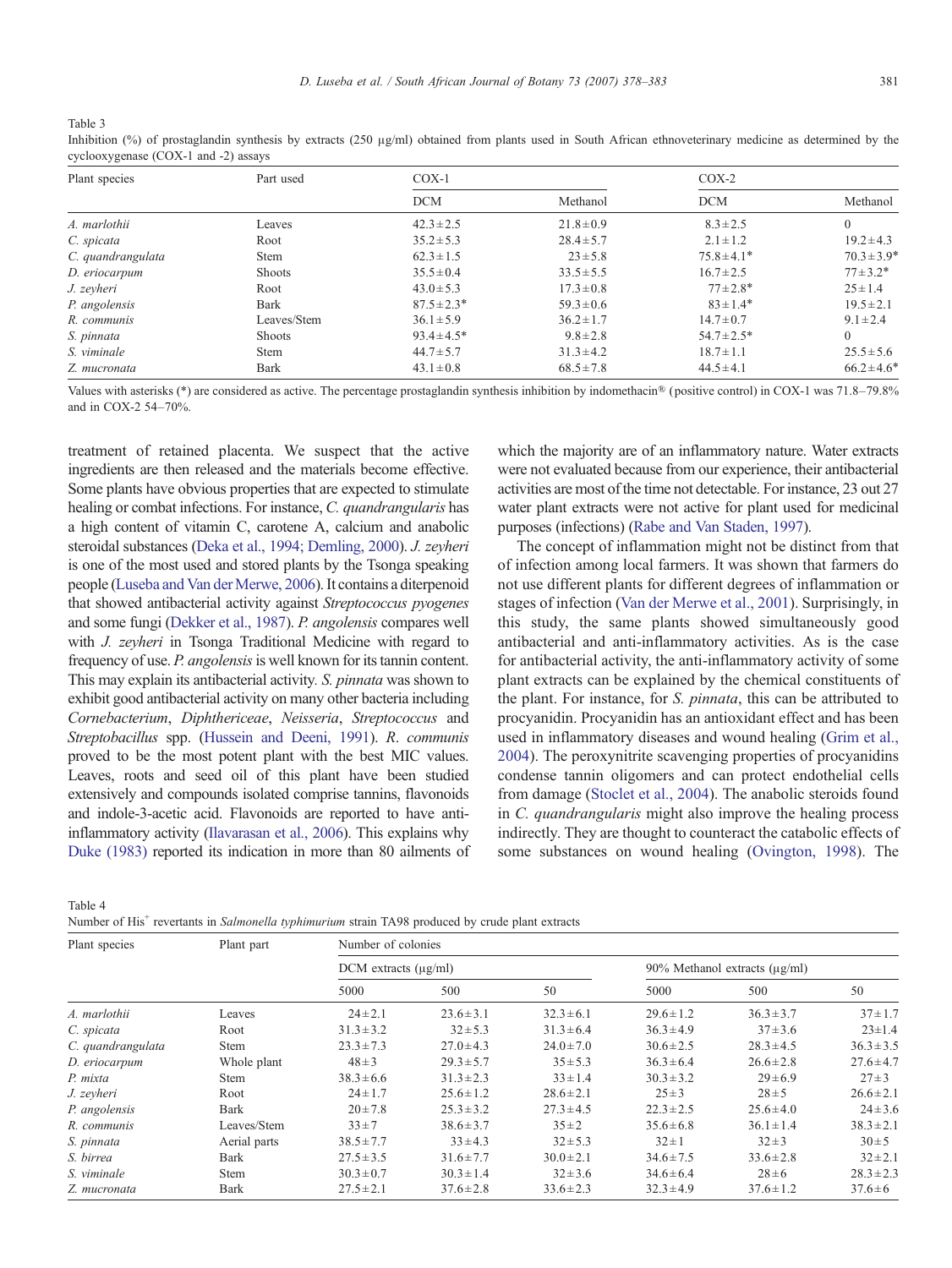<span id="page-4-0"></span>tannin-containing multi-component fractions of plant extracts were reported to have very high and significant antiinflammatory activity [\(Osadebe and Okoye, 2003\)](#page-5-0) suggesting that plants such as P. angolensis and J. zeyheri have the same effect due to their tannin content and flavanoids.

Chronic and non-healing wounds are frequently hypoxic as a consequence of poor blood perfusion (Bowler et al., 2001). In general wound management, it is usually recommended to surgically remove all foreign bodies and aerate the site. We suspect that by using irritating plants as EVM remedies, this function is achieved and the positive results obtained in this study support this assertion.

With reference to retained placenta in particular, it is common knowledge in veterinary medicine that the placental membranes are normally released between 2 and 6 h post-partum. Retained placenta is defined as retention of foetal membranes for longer than 12 h post-partum. However, in untreated animals, retained placenta would be released between 2 and 10 days (Eilen and Hopkins, 1993). Farmers have reportedly used medicinal plants during this period. In this case, it is difficult to conclude that plants are used for their known biological properties. However, it was noted that some plants used in the treatment of retained placenta have both mechanical and biological properties. Previous research [\(Van der Merwe](#page-5-0) [et al., 2001](#page-5-0)) attributes this to the Doctrine of Signatures. The Doctrine of Signatures is a metaphysical method of discovering pharmaceutical value. It proposes the idea that God gave everything in nature its unique healing powers that can be discovered in its appearance. The soapy aspect of D. eriocarpum may have a soothing and cooling effect on inflamed skin and mucosa lesions as noted for A. marlothii by [Van Wyk et al. \(1997\).](#page-5-0) The scientific validation could also be based on plant constituents. Tannincontaining plants such as P. angolensis and S. pinnata are probably effective where protection of underlying tissues by skin or mucosa is compromised as seen in the case of wounds and retained placenta. Tannin–protein complexation limits fluid loss and forms a physical barrier to further tissue insult. They have also a vasoconstructive effect on small blood vessels that limits bleeding and oozing of fluids through damaged skin or mucous membranes (Bruneton, 1995). We can also speculate that the well-known astringent property of tannins has a physiological effect such as a contraction of the uterus which might facilitate the removal of retained placenta. According to [Manspeaker \(2007\)](#page-5-0), by shrinking of the small blood vessels, the capillary pressure is lessened and separation of foetal membranes occurs.

The Ames test which was used in this study to detect genetic damage induced directly or indirectly using S. typhimurium (TA98) is based on the number of  $His<sup>+</sup>$  revertants in S. typhimurium strain TA98 produced by crude plant extracts. An extract was considered mutagenic if the number of revertants per plate (mean of 5 or 3 replicate plates as indicated above) was at least double that of the spontaneous revertant frequency. None of the plant extracts had a value approaching the value indicating genotoxicity. It should be noted, however, leaf extracts of Ziziphus mucronata showed genotoxic effects in human peripheral blood lymphocytes using the micronucleus and the alkaline comet assays for both the DCM and MeOH extracts. Furthermore, MeOH extracts from the roots of R. communis were genotoxic in the micronucleus test ([Taylor](#page-5-0) [et al., 2003](#page-5-0)). These plants are perhaps more dangerous considering that they are used for extended periods of time and may cause long-term damage to the animals. Although the results were negative, the mutagenicity data are reported in [Table 4](#page-3-0) for reference purpose.

# 4. Conclusion

As far as we can ascertain, this work is the first to report on the antibacterial and anti-inflammatory activities of ethnoveterinary remedies used in the treatment of wounds and retained placenta. The results indicate that most plants used traditionally for treating these pathologies might be effective although organic solvents were used rather than the water decoctions or infusions used by farmers. Furthermore, lack of mutagenicity suggests that most of these plants are probably safe though other tests need to be conducted for further safety testing.

## Acknowledgements

The authors thank the Department of Science and Technology (South Africa) and the Gauteng Provincial Department of Agriculture for funding this research.

## References

- Beebe, J., 1995. Basic concepts and techniques of rapid appraisal. Human Organization 54, 42–51.
- Botting, R.M., 2006. Cyclooxygenase: past, present and future. A tribute to John R. Vane (1927–2004). Journal of Thermal Biology 31, 208–219.
- Bowler, P.G., Duerden, B.I., Armstrong, D.G., 2001. Wound microbiology and associated approaches to wound management. Clinical Microbiology 14, 244–269.
- Bruneton, J., 1995. Pharmacognosy: Phytochemistry of Medicinal Plants. Lavoisier, Paris.
- Deka, D.K., Lahon, L.C., Saikia, J., Mukit, A., 1994. Effect of Cissus quandrangularis in accelerating healing process of experimentally fractured radius. Indian Journal of Pharmacology 26, 44–45.
- Dekker, T.G., Fourie, T.G., Matthee, E., Snycker, F.O., Ammann, W., 1987. Studies of South African medicinal plants. Part 4. Jaherin, a new daphnane diterpene with antimicrobial properties from Jatropha zeyheri. South African Journal of Chemistry 40, 74–76.
- Demling, R.H., 2000. Oxandrolone, an anabolic steroid, enhances the healing of a cutaneous wound in the rat. Wound Repair and Regeneration 8, 97–102.
- Duke, J.A., 1983. Ricinus communis L. Handbook of Energy Crops. [www.hort.](http://www.hort.purdue.edu/newcrop/duke_energy/Ricinus%20communis.html) [purdue.edu/newcrop/duke\\_energy/Ricinus communis.html](http://www.hort.purdue.edu/newcrop/duke_energy/Ricinus%20communis.html).
- Eilen, H., Hopkins, F.M., 1993. Successful treatment of retained placenta with umbilical cord injections of collagenase in cows. Journal of American Medical Association 203, 436–443.
- Elgorashi, E.E., Van Staden, J., 2004. Pharmacological screening of six Amaryllidaceae species. Journal of Ethnopharmacology 90, 27–32.
- Eloff, J.N., 1998. A sensitive and quick microplate method to determine the minimal inhibitory concentration of plant extracts for bacteria. Planta Medica 64, 711–713.
- Grim, T., Schafer, A., Hogger, P., 2004. Antioxidant activity and inhibition of matrix metalloproteinases by metabolites of maritime pine bark extract (pycnogenol). Free Radical Biology & Medicine 36, 811–822.
- Howell-Jones, R.S., Wilson, M.J., Hill, K.E., Howard, A.J., Price, P.E., Thomas, D.W., 2005. A review of the microbiology, antibiotic usage and resistance in chronic skin wounds. Journal of Antimicrobial Chemotherapy 55, 143–149.
- Hussein, H.S.N., Deeni, Y.Y., 1991. Plants in Kano ethnomedicine: screening for antimicrobial activity and alkaloids. International Journal of Pharmacognosy 29, 51–56.